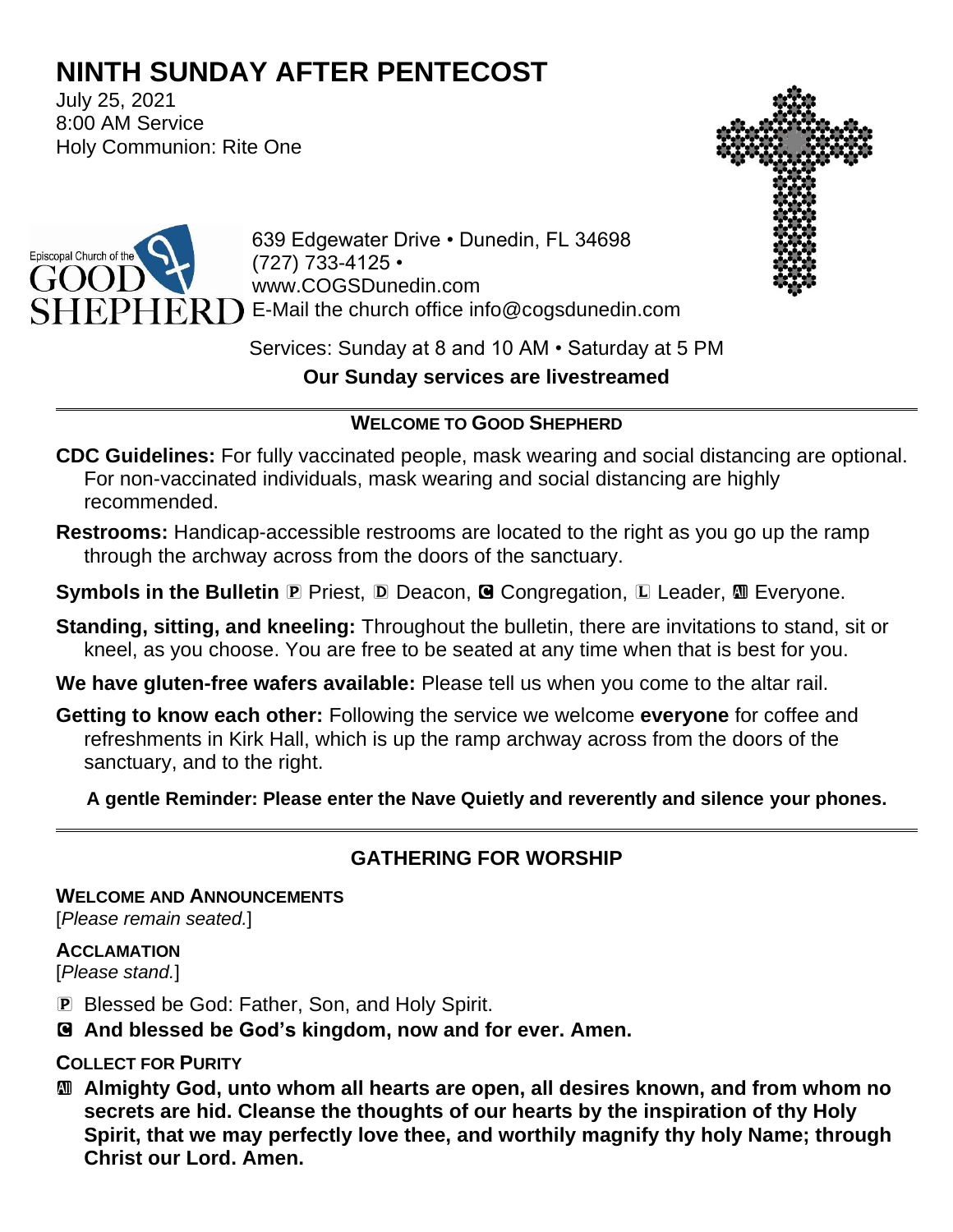- P Lord, have mercy upon us.
- C **Christ, have mercy upon us.**
- **P** Lord, have mercy upon us.

### **THE COLLECT OF THE DAY**

P The Lord be with you.

# C **And with thy Spirit.**

- P Let us pray… O God, the protector of all who trust in you, without whom nothing is strong, nothing is holy: Increase and multiply upon us your mercy; that, with you as our ruler and guide, we may so pass through things temporal, that we lose not the things eternal; through Jesus Christ our Lord, who lives and reigns with you and the Holy Spirit, one God, for ever and ever.
- C **Amen.**

# **THE WORD OF GOD**

**The Readings:** 2 Samuel 11: 1-15, Psalm 14, Ephesians 3:14-21, John 6:1-21 [*Please be seated.*]

## **The First Reading**

L *The First Reading is taken from 2 Samuel chapter 11…*

In the spring of the year, the time when kings go out to battle, David sent Joab with his officers and all Israel with him; they ravaged the Ammonites, and besieged Rabbah. But David remained at Jerusalem. It happened, late one afternoon, when David rose from his couch and was walking about on the roof of the king's house, that he saw from the roof a woman bathing; the woman was very beautiful. David sent someone to inquire about the woman. It was reported, "This is Bathsheba daughter of Eliam, the wife of Uriah the Hittite." So David sent messengers to get her, and she came to him, and he lay with her. (Now she was purifying herself after her period.) Then she returned to her house. The woman conceived; and she sent and told David, "I am pregnant." So David sent word to Joab, "Send me Uriah the Hittite." And Joab sent Uriah to David. When Uriah came to him, David asked how Joab and the people fared, and how the war was going. Then David said to Uriah, "Go down to your house, and wash your feet." Uriah went out of the king's house, and there followed him a present from the king. But Uriah slept at the entrance of the king's house with all the servants of his lord, and did not go down to his house. When they told David, "Uriah did not go down to his house," David said to Uriah, "You have just come from a journey. Why did you not go down to your house?" Uriah said to David, "The ark and Israel and Judah remain in booths; and my lord Joab and the servants of my lord are camping in the open field; shall I then go to my house, to eat and to drink, and to lie with my wife? As you live, and as your soul lives, I will not do such a thing." Then David said to Uriah, "Remain here today also, and tomorrow I will send you back." So Uriah remained in Jerusalem that day. On the next day, David invited him to eat and drink in his presence and made him drunk; and in the evening he went out to lie on his couch with the servants of his lord, but he did not go down to his house. In the morning David wrote a letter to Joab, and sent it by the hand of Uriah. In the letter he wrote, "Set Uriah in the forefront of the hardest fighting, and then draw back from him, so that he may be struck down and die."

- L The Word of the Lord.
- C **Thanks be to God.**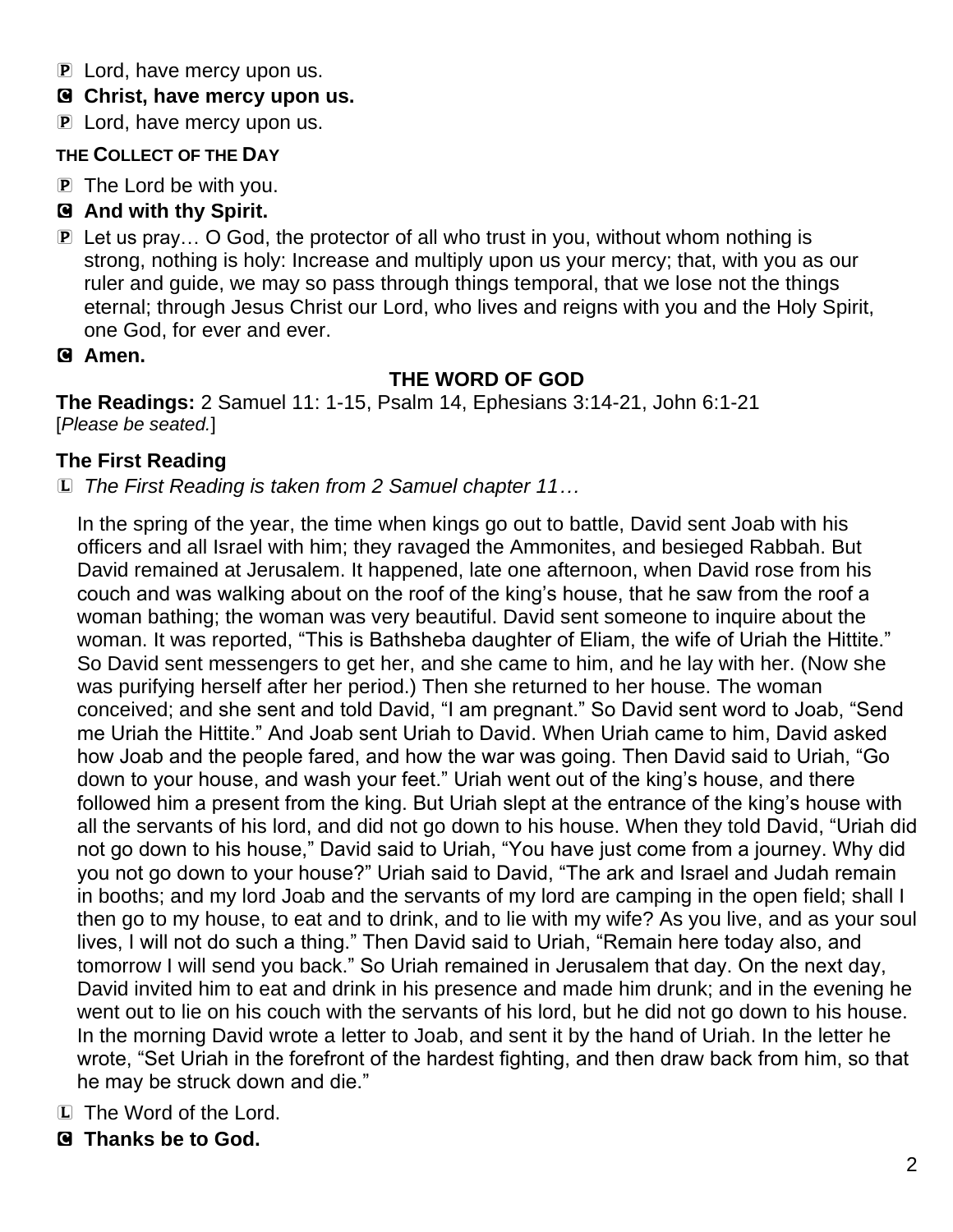### **The Psalm**

- L *We will read responsively Psalm 14…*
- L The fool has said in his heart, "There is no God." All are corrupt and commit abominable acts; there is none who does any good.
- C **The LORD looks down from heaven upon us all, to see if there is any who is wise, if there is one who seeks after God.**
- L Every one has proved faithless; all alike have turned bad; there is none who does good; no, not one.
- C **Have they no knowledge, all those evildoers who eat up my people like bread and do not call upon the LORD?**
- L See how they tremble with fear, because God is in the company of the righteous.
- C **Their aim is to confound the plans of the afflicted, but the LORD is their refuge.**
- L Oh, that Israel's deliverance would come out of Zion! when the LORD restores the fortunes of his people, Jacob will rejoice and Israel be glad.

## **The Second Reading**

L *The Second Reading is taken from Ephesians chapter 3…*

I bow my knees before the Father, from whom every family in heaven and on earth takes its name. I pray that, according to the riches of his glory, he may grant that you may be strengthened in your inner being with power through his Spirit, and that Christ may dwell in your hearts through faith, as you are being rooted and grounded in love. I pray that you may have the power to comprehend, with all the saints, what is the breadth and length and height and depth, and to know the love of Christ that surpasses knowledge, so that you may be filled with all the fullness of God. Now to him who by the power at work within us is able to accomplish abundantly far more than all we can ask or imagine, to him be glory in the church and in Christ Jesus to all generations, forever and ever. Amen.

L The Word of the Lord.

# C **Thanks be to God.**

## **The Gospel**

[*Please stand.*]

D The Holy Gospel of our Lord Jesus Christ according to John.

# C **Glory be to thee, O Lord.**

D Jesus went to the other side of the Sea of Galilee, also called the Sea of Tiberias. A large crowd kept following him, because they saw the signs that he was doing for the sick. Jesus went up the mountain and sat down there with his disciples. Now the Passover, the festival of the Jews, was near. When he looked up and saw a large crowd coming toward him, Jesus said to Philip, "Where are we to buy bread for these people to eat?" He said this to test him, for he himself knew what he was going to do. Philip answered him, "Six months' wages would not buy enough bread for each of them to get a little." One of his disciples, Andrew, Simon Peter's brother, said to him, "There is a boy here who has five barley loaves and two fish. But what are they among so many people?" Jesus said, "Make the people sit down." Now there was a great deal of grass in the place; so they sat down, about five thousand in all.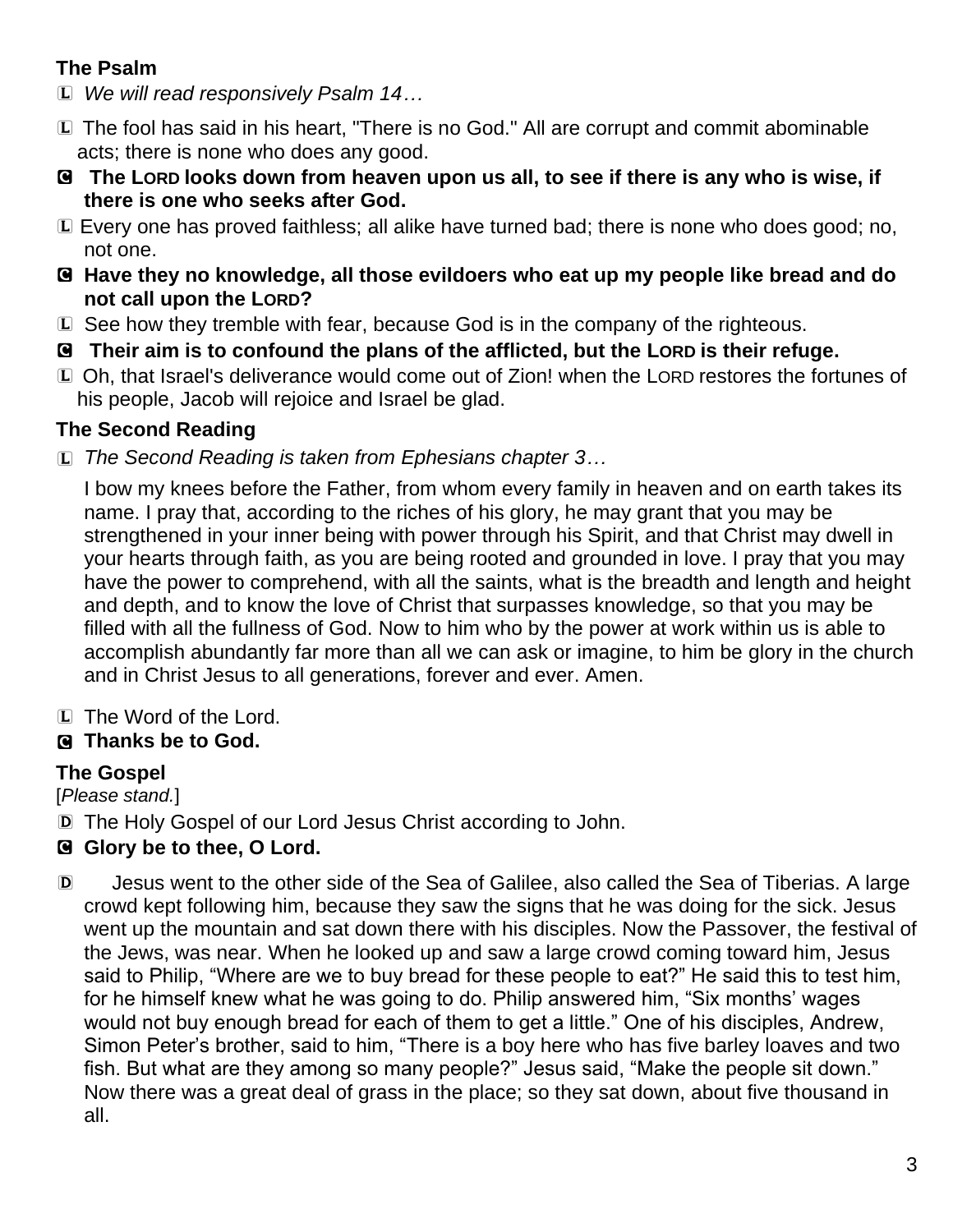Then Jesus took the loaves, and when he had given thanks, he distributed them to those who were seated; so also the fish, as much as they wanted. When they were satisfied, he told his disciples, "Gather up the fragments left over, so that nothing may be lost." So they gathered them up, and from the fragments of the five barley loaves, left by those who had eaten, they filled twelve baskets. When the people saw the sign that he had done, they began to say, "This is indeed the prophet who is to come into the world." When Jesus realized that they were about to come and take him by force to make him king, he withdrew again to the mountain by himself. When evening came, his disciples went down to the sea, got into a boat, and started across the sea to Capernaum. It was now dark, and Jesus had not yet come to them. The sea became rough because a strong wind was blowing. When they had rowed about three or four miles, they saw Jesus walking on the sea and coming near the boat, and they were terrified. But he said to them, "It is I; do not be afraid." Then they wanted to take him into the boat, and immediately the boat reached the land toward which they were going.

D The Gospel of the Lord.

C **Praise be to thee, O Christ.**

**SERMON** The Rev. Whitney Burton

[*Please be seated.*] **NICENE CREED** 

[*Please stand.*]

C **We believe in one God, the Father, the Almighty, maker of heaven and earth, of all that is, seen and unseen.** 

**We believe in one Lord, Jesus Christ, the only Son of God, eternally begotten of the Father, God from God, Light from Light, true God from true God, begotten, not made, of one Being with the Father. Through him all things were made. For us and for our salvation he came down from heaven: by the power of the Holy Spirit he became incarnate from the Virgin Mary, and was made man. For our sake he was crucified under Pontius Pilate; he suffered death and was buried. On the third day he rose again in accordance with the Scriptures; he ascended into heaven and is seated at the right hand of the Father. He will come again in glory to judge the living and the dead, and his kingdom will have no end.**

**We believe in the Holy Spirit, the Lord, the giver of life, who proceeds from the Father and the Son. With the Father and the Son he is worshiped and glorified. He has spoken through the Prophets. We believe in one holy catholic and apostolic Church. We acknowledge one baptism for the forgiveness of sins. We look for the resurrection of the dead, and the life of the world to come. Amen.**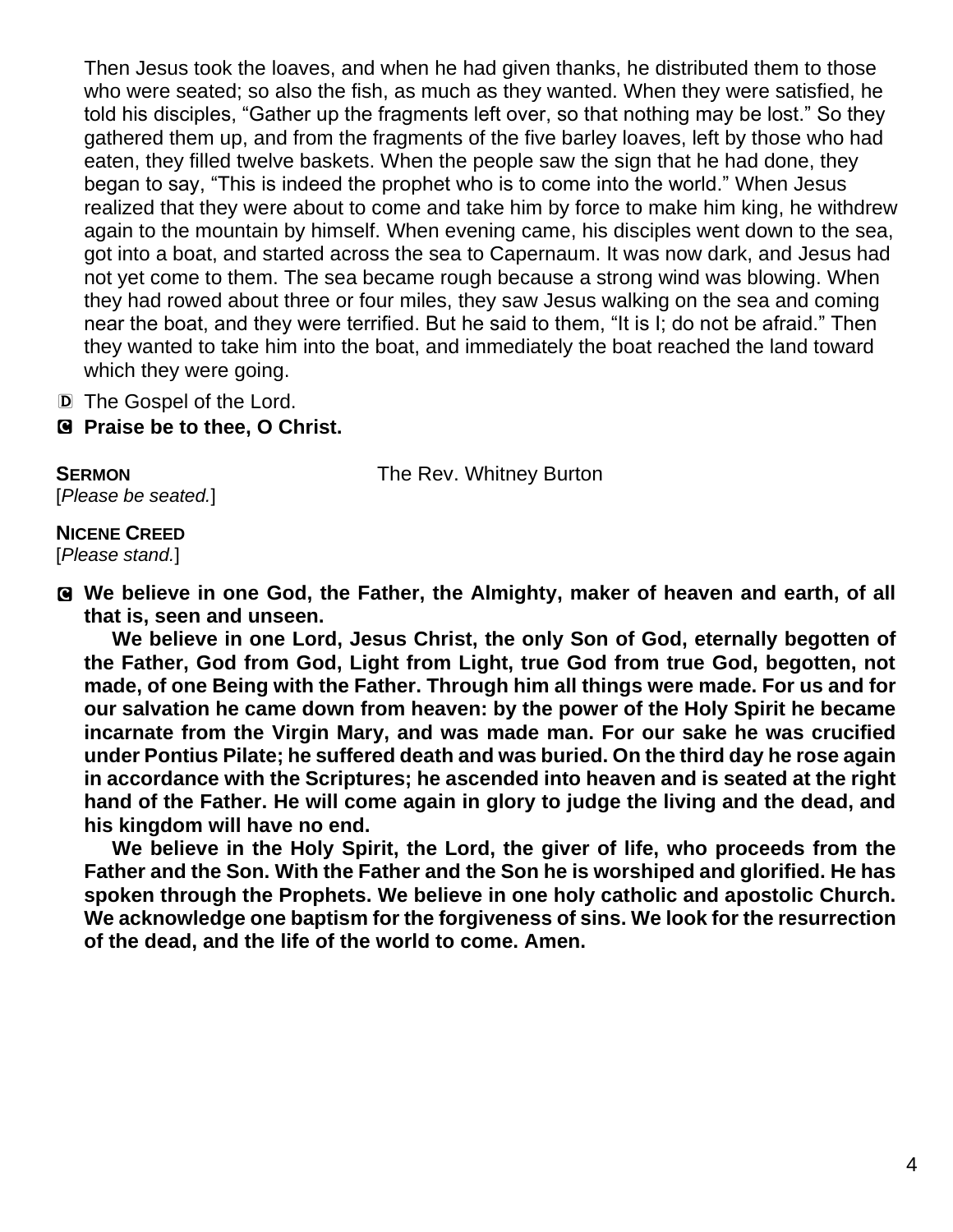#### **PRAYERS OF THE PEOPLE**

*[Please sit, stand, or kneel, as you prefer.]*

- D Let us pray for the whole state of Christ's Church and the world.
- L Almighty and everliving God, who in thy holy Word hast taught us to make prayers, and supplications, and to give thanks for all humanity receive these our prayers which we offer unto thy divine Majesty, beseeching thee to inspire continually the Universal Church with the spirit of truth, unity, and concord; and grant that all those who do confess thy holy Name may agree in the truth of thy holy Word, and live in unity and godly love. God of Light and Life,

#### C **We pray to you.**

L Give grace, O heavenly Father, to all bishops, especially to Michael, our Presiding Bishop; Dabney, our Bishop; Barry and Michael, our Assisting Bishops; Whitney, our Rector; Cindy, our Deacon; to our companion diocese of the Dominican Republic; to these Episcopal Churches in our Diocese; Holy Innocents Church, Valrico; Holy Trinity, Clearwater; Iona-Hope, Fort Myers; Lamb of God, Fort Myers; Episcopal College Chaplaincies: Florida Gulf Coast University, Ft. Myers; Resurrection Episcopal, Largo; State College of Florida Chaplaincy, Bradenton, Clearwater Deanery Collaboration Partners; and to all priests, deacons, and the laity in their ministry; that they may, both by their life and doctrine, set forth thy true and lively Word, and rightly and duly administer thy holy Sacraments. God of Light and Life,

#### C **We pray to you.**

L And to all thy people give thy heavenly grace, and especially to this congregation here present; that, with meek heart and due reverence, they may hear and receive thy holy Word, truly serving thee in holiness and righteousness all the days of their life. God of Light and Life,

### C **We pray to you.**

L We beseech thee also so to rule the hearts of those who bear the authority of government in this and every land, especially President Biden, that they may be led to wise decisions and right actions for the welfare and peace of the world. We pray that all God's children, especially those in the Middle East, might live in the hope of the world peace for which we are created. God of Light and Life,

#### C **We pray to you.**

L And we most humbly beseech thee, of thy goodness, O Lord, to comfort and succor [*Add handwritten names from notebook*] and all those who, in this transitory life, are in trouble, sorrow, need, sickness, or any other adversity, especially those listed in the weekly news who have asked for our prayers. I now invite you to pray for others by name, aloud or in your hearts. [*Leave time…*] God of Light and Life,

#### C **We pray to you.**

L Open, O Lord, the eyes of all people to behold thy gracious hand in all thy works, that, rejoicing in thy whole creation, they may honor thee with their substance, and be faithful stewards of thy bounty. We give thanks for the flowers given to the Gory of God, and for all the blessings of this life, especially the birthdays this coming week of Jean Roberts, Sherry Conte, Gail Robinson, Gabby Gallagher., Brain Levy, Dawn Gordon, Penelope Statile and the anniversaries of Laurie & Barbara Rennie, Gene & Maureen Belote*.* God of Light and Life,

#### C **We pray to you.**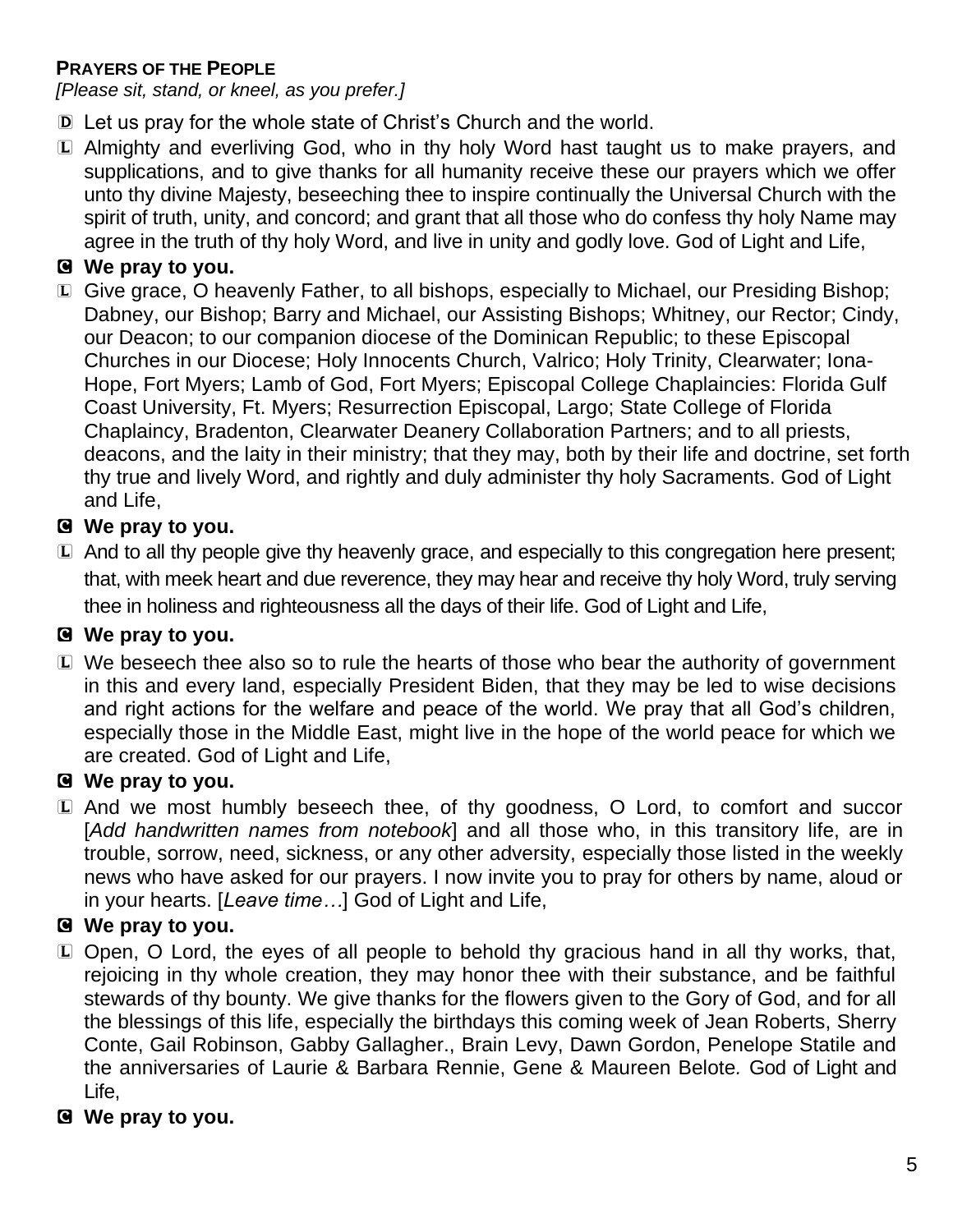L And we also bless thy holy Name for all thy servants departed this life in thy faith and fear, [*especially… add names from notebook*]. Please add names of those on your heart, silently or aloud. [*Leave time…*] We beseech thee to grant them continual growth in thy love and service; and to grant us grace so to follow the good examples of all thy saints, that with them we may be partakers of thy heavenly kingdom. God of Light and Life,

#### C **We pray to you.**

L Grant these our prayers, O Father, for Jesus Christ's sake, our only Mediator and Advocate.

*(The Celebrant adds a concluding collect.)*

#### C **Amen.**

#### **CONFESSION AND ABSOLUTION**

[*Please kneel or stand.*]

- D Let us humbly confess our sins unto Almighty God. [*Silence is kept.*] Most merciful God, . . .
- a **We confess that we have sinned against thee in thought, word, and deed, by what we have done, and by what we have left undone. We have not loved thee with our whole heart; we have not loved our neighbors as ourselves. We are truly sorry and we humbly repent. For the sake of thy Son Jesus Christ, have mercy on us and forgive us; that we may delight in thy will, and walk in thy ways, to the glory of thy Name. Amen.**
- P Almighty God, our heavenly Father, who of his great mercy hath promised forgiveness of sins to all those who with hearty repentance and true faith turn unto him, have mercy upon you, pardon and deliver you from all your sins, confirm and strengthen you in all goodness, and bring you to everlasting life; through Jesus Christ our Lord.

#### C **Amen.**

# **THE GREETING OF PEACE**

[*Please stand.*]

- P The peace of the Lord be always with you.
- C **And with thy spirit.**

#### **THE HOLY COMMUNION**

#### **OFFERTORY SENTENCE**

[*Please be seated.*]

**PRESENTATION OF THE OFFERINGS** [*Please stand when invited by the Deacon.*]

D As we receive these gifts, we acknowledge

# C **All things come from thee, O Lord and of thine own have we given thee.**

**THE GREAT THANKSGIVING:** Eucharistic Prayer II

P The Lord be with you.

#### C **And with thy spirit.**

P Lift up your hearts.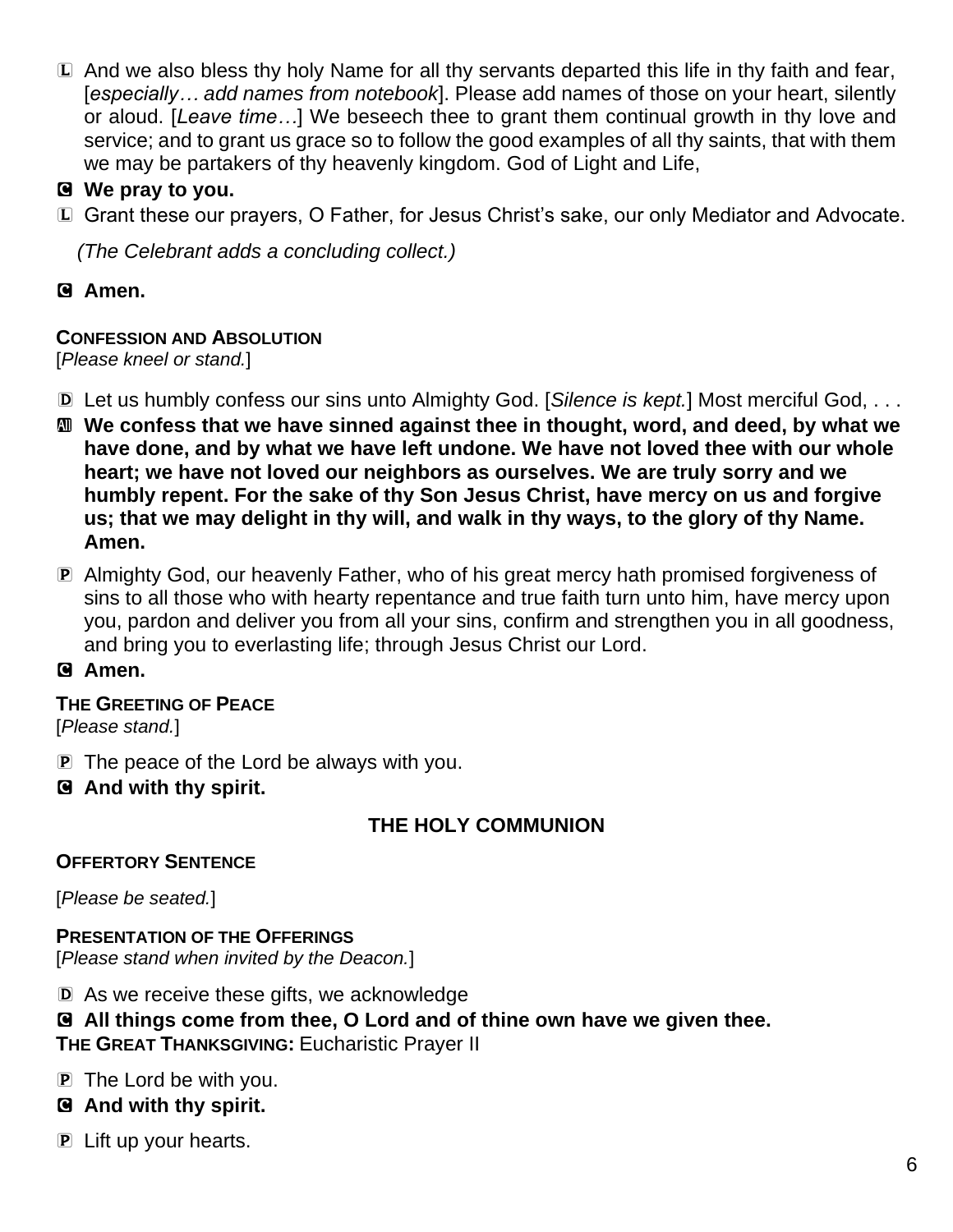- C **We lift them up unto the Lord.**
- P Let us give thanks unto our Lord God.
- C **It is meet and right so to do.**
- P It It is very meet, right, and our bounden duty, that we should at all times, and in all places, give thanks unto thee, O Lord, holy Father, almighty, everlasting God, Creator of the light and source of life, who hast made us in thine image, and called us to new life in Jesus Christ our Lord. Therefore, with Angels and Archangels, and with all the company of heaven, we laud and magnify thy glorious Name; evermore praising thee, and saying,
- C **Holy, holy, holy, Lord God of Hosts: Heaven and earth are full of thy glory. Glory be to thee, O Lord Most High.**

#### **Blessed is he that cometh in the name of the Lord. Hosanna in the highest.**

[*Please kneel or stand, as you choose.*]

- P All glory be to thee, O Lord our God, for that thou didst create heaven and earth, and didst make us in thine own image; and, of thy tender mercy, didst give thine only Son Jesus Christ to take our nature upon him, and to suffer death upon the cross for our redemption. He made there a full and perfect sacrifice for the whole world; and did institute, and in his holy Gospel command us to continue, a perpetual memory of that his precious death and sacrifice, until his coming again.
- P For in the night in which he was betrayed, he took bread; and when he had given thanks to thee, he broke it, and gave it to his disciples, saying, "Take, eat, this is my Body, which is given for you. Do this in remembrance of me."
- P Likewise, after supper, he took the cup; and when he had given thanks, he gave it to them, saying, "Drink this, all of you; for this is my Blood of the New Covenant, which is shed for you, and for many, for the remission of sins. Do this, as oft as ye shall drink it, in remembrance of me."
- P Wherefore, O Lord and heavenly Father, we thy people do celebrate and make, with these thy holy gifts which we now offer unto thee, the memorial thy Son hath commanded us to make; having in remembrance his blessed passion and precious death, his mighty resurrection and glorious ascension; and looking for his coming again with power and great glory. And we most humbly beseech thee, O merciful Father, to hear us, and, with thy Word and Holy Spirit, to bless and sanctify these gifts of bread and wine, that they may be unto us the Body and Blood of thy dearly-beloved Son Jesus Christ.
- C **And we earnestly desire thy fatherly goodness to accept this our sacrifice of praise and thanksgiving, whereby we offer and present unto thee, O Lord, our selves, our souls and bodies. Grant, we beseech thee, that all who partake of this Holy Communion may worthily receive the most precious Body and Blood of thy Son Jesus Christ, and be filled with thy grace and heavenly benediction; and also that we and all thy whole Church may be made one body with him, that he may dwell in us, and we in him; through the same Jesus Christ our Lord;**
- P By whom, and with whom, and in whom, in the unity of the Holy Ghost all honor and glory be unto thee, O Father Almighty, world without end.
- C **AMEN.**